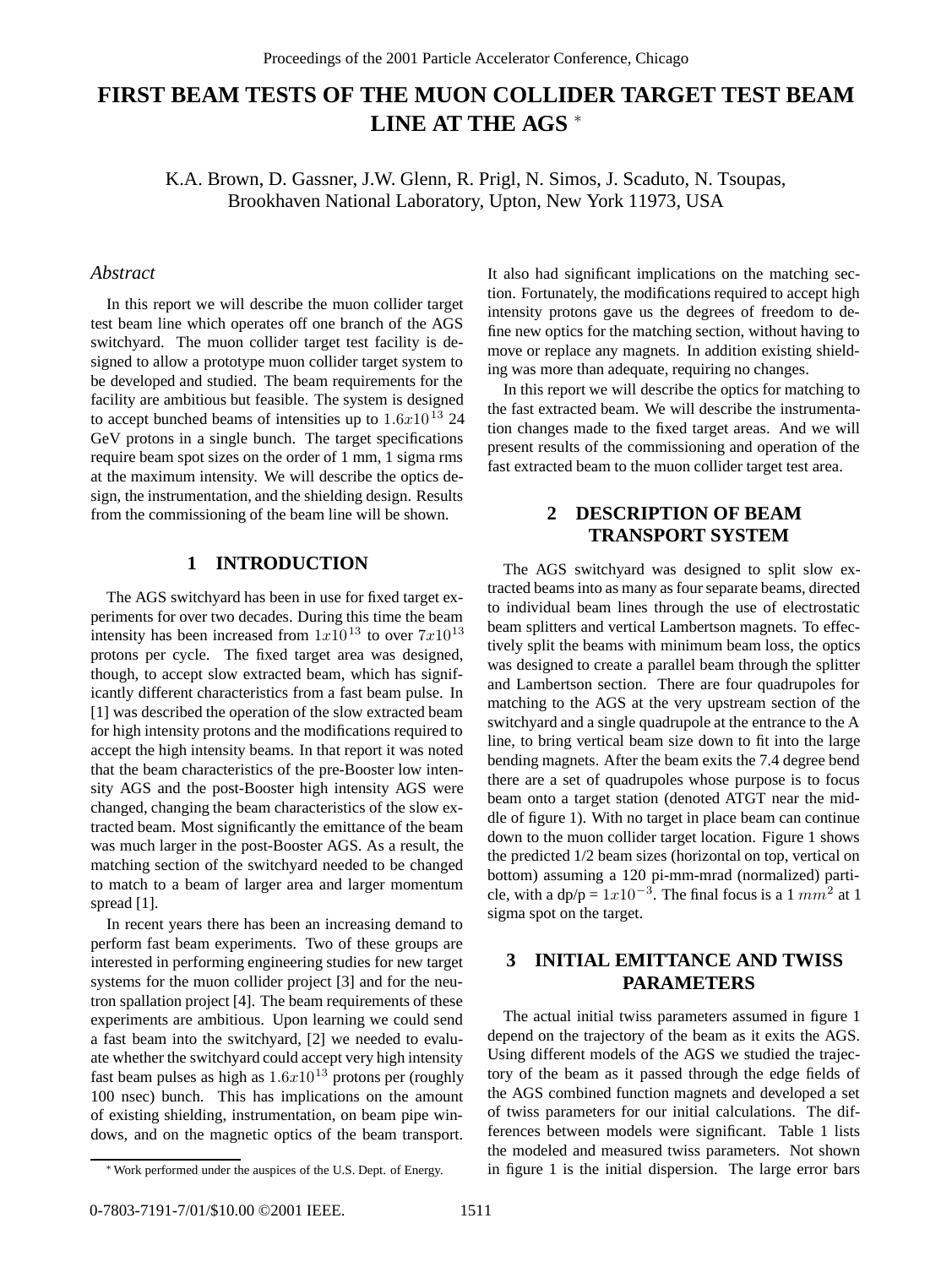

Figure 1: 1/2 horizontal and vertical beam sizes for transport to the muon collider target.

on the measured data are due to the difficulty in subtracting out momentum dispersion from the measured beam widths. The technique used to make these measurements was to vary the matching section quadrupoles and measure the beam widths on a flag (which we will denote CF100, an illumination screen utilizing a Dage 70R video camera and processing images with an Imaging Technology video frame grabber. See figure 5 for an example from the muon collider target flag). The main difficulty with this technique is the flag is not located in a dispersion free area, and momentum dispersion can be a significant factor in the beam size, for many of the quadrupole settings. For this data we had to select data points where the momentum dispersion terms could be subtracted, but were not a significant fraction of the beam size.

Table 1: Initial twiss parameters

|                          | MAD        | field map tracking | measured       |
|--------------------------|------------|--------------------|----------------|
| $\beta_H$ (m)            | 53         | 128                | $80 + 30$      |
| $\alpha$ <sub>H</sub>    | $-6.7$     | $-17.9$            | $-10\pm5$      |
| $\beta_V$ (m)            | 2.2        | 4.1                | $3.97 \pm 1$   |
| $\alpha_V$               | 0.34       | 0.55               | $1.22 \pm 0.3$ |
| $\epsilon_H^{95\%, N}$   | $100 \pi$  | $100 \pi$          | $90\pm50 \pi$  |
| $\epsilon_{17}^{95\%,N}$ | $100\,\pi$ | $100 \pi$          | $40\pm10 \pi$  |

# **4 MOMENTUM DISPERSION CONSIDERATIONS**

The momentum dispersion in a slow extracted beam is typically not a significant factor in the beam size, since it is spread out over the length of a beam spill, and so can be compensated for by ramping fields in magnets. The instantaneous momentum term in the slow spill is extremely small and can be ignored. For a fast extracted beam this is no longer true. The entire beam is only 100 nsec long, and has significant momentum spread (as much as 3x10*−*<sup>3</sup> for the large emittance high intensity beam). Beam size can be dominated by the momentum spread in the beam in many locations. In addition, although not strictly momentum dispersion, the beam size can also be effected by the fast kicker (whose pulse is a half sine wave, 300 nsec at the base). We were careful to design the optics to give a zero momentum dispersion at the muon collider target location, but this was assuming a certain initial momentum dispersion for the beam line. In addition we were careful to design the optics to set the  $R_{11}$  lump matrix term from the kicker to the target location to be as near zero as possible. We learned during beam tests that our assumed initial momentum dispersion was wrong. Figure 2 shows the predicted and measured dispersion at the CF100 flag location.



Figure 2: Measured and Predicted Momentum Dispersion at CF100.

### **5 BEAM-LINE WINDOW ANALYSIS**

The response of a window structure to a focused, energetic beam and the potential failure due to the induced thermal shock is a problem we have investigated. For a detailed description of this analysis see [5] Assuming that thermalization of the material due to the energy left behind by the beam takes place instantly, then the initiators of the shock as well as its amplitude become the duration and the structure of the pulse. As the material thermalizes in the heated zone, an initial quasi-static stress develops. The material further responds by generating shock waves due to the stress gradients that exist between the heated and nonheated parts as well as between the front and back window surfaces. In the thin window structures, the propagation and reflection of the von Mises stresses between the two surfaces are the most important components that will determine whether the material will fail. In analyzing the A3 line and taking into account the time structure of the proton pulse, the protons in the pulse and the beam spot size at different locations along the line, an number of window